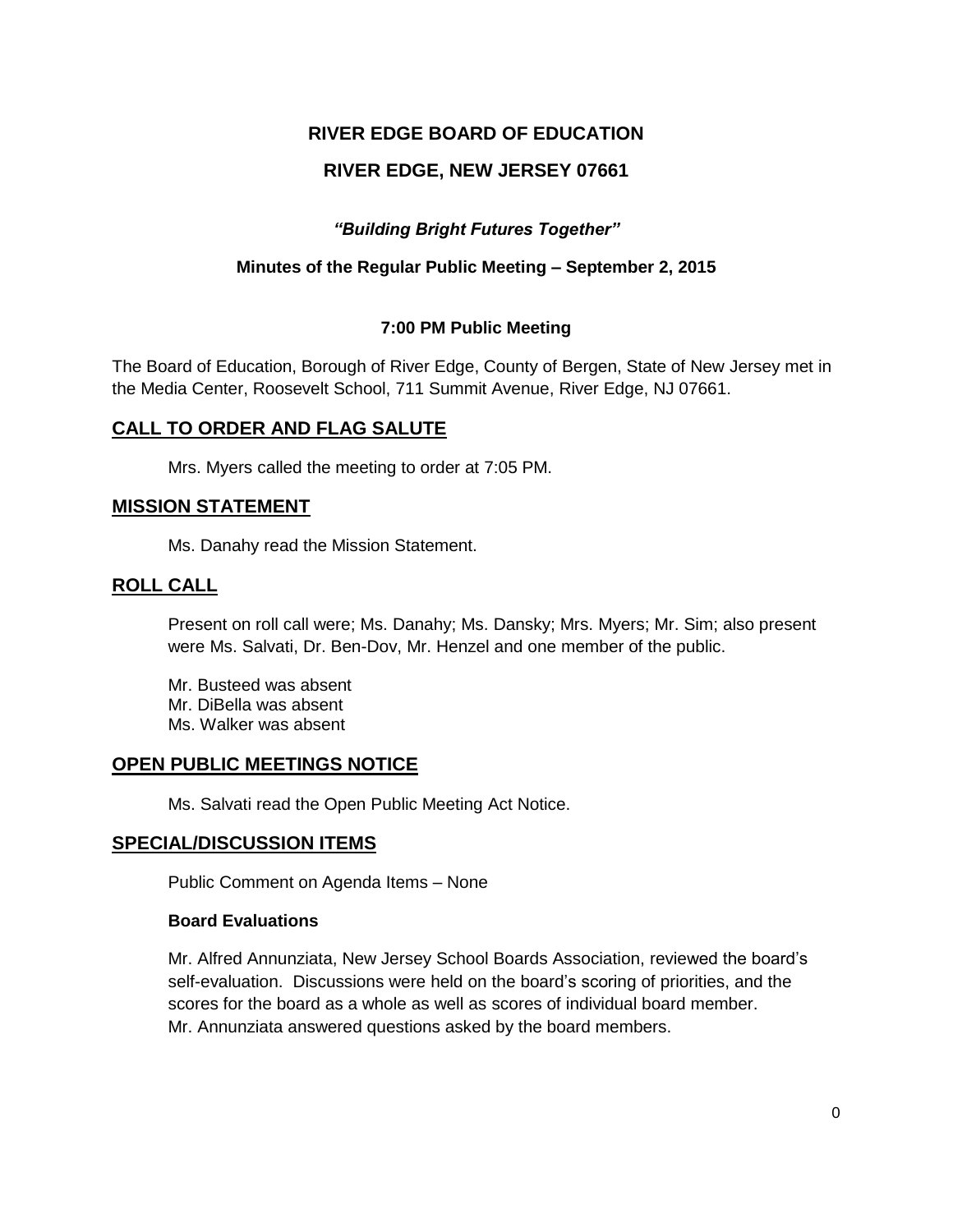### **Annual Violence and Vandalism Report**

Dr. Ben-Dov read the following Violence, Vandalism and Harassment Intimidation and Bullying report: As reported to the State, during reporting Period 2 there were four HIB investigations reported for the River Edge School District. Two of the incidents reported were HIB Violations that were reported and affirmed by the Board of Education.

Dr. Ben-Dov stated to the board that the River Edge School District uses Safe-Schools online staff training and compliance program that is designed specifically for schools. The HIB Coordinator and School Specialists continue to monitor and support all existing programs.

### **REPORTS**

### **SUPERINTENDENT**

Dr. Ben-Dov reported on the following:

- Dr. Ben-Dov thanked everyone working behind the scenes for the start of the 2015-2016 school year, including the custodians, office personnel, administrators, and the technology staff.
- Extensive Professional Development has been taking place in the District. New Teacher Orientation was held on August  $26<sup>th</sup>$  and August  $27<sup>th</sup>$  and was very successful. September  $1<sup>st</sup>$  and September  $2<sup>nd</sup>$  were Professional Development days for all teachers and it was conducted in several areas.
- There is a motion on tonight's agenda to approve the curriculum of Language Arts Grade 6. This is the last curriculum item to be approved. Dr. Ben-Dov would like to have Ms. Diminich come and meet with the Curriculum Committee or meet with the entire board to review it. The board discussed it and they would like for Ms. Diminich to meet with the board at the second October Board Meeting.
- New Teacher Reception will be held at the September 16<sup>th</sup> board meeting.
- Dr. Ben-Dov spoke to the board about enrollment. She is watching many grade levels in both Schools. The total enrollment in Roosevelt School is 503 students and the total enrollment for Cherry Hill School is 663 students. In Roosevelt, there are 18 Kindergarten students in each class with four classes. Cherry Hill has four Kindergarten classes; three have 19 students and one has18 students. When Cherry Hill School reaches 20 students, any new student will be sent to Roosevelt School. She also stated Second Grade is almost closed at Roosevelt School. We have three Second Grades at Roosevelt and four Second Grades at Cherry Hill School. She indicated Fifth Grade at Roosevelt School is closed. Any new student for Fifth Grade will go to Cherry Hill School.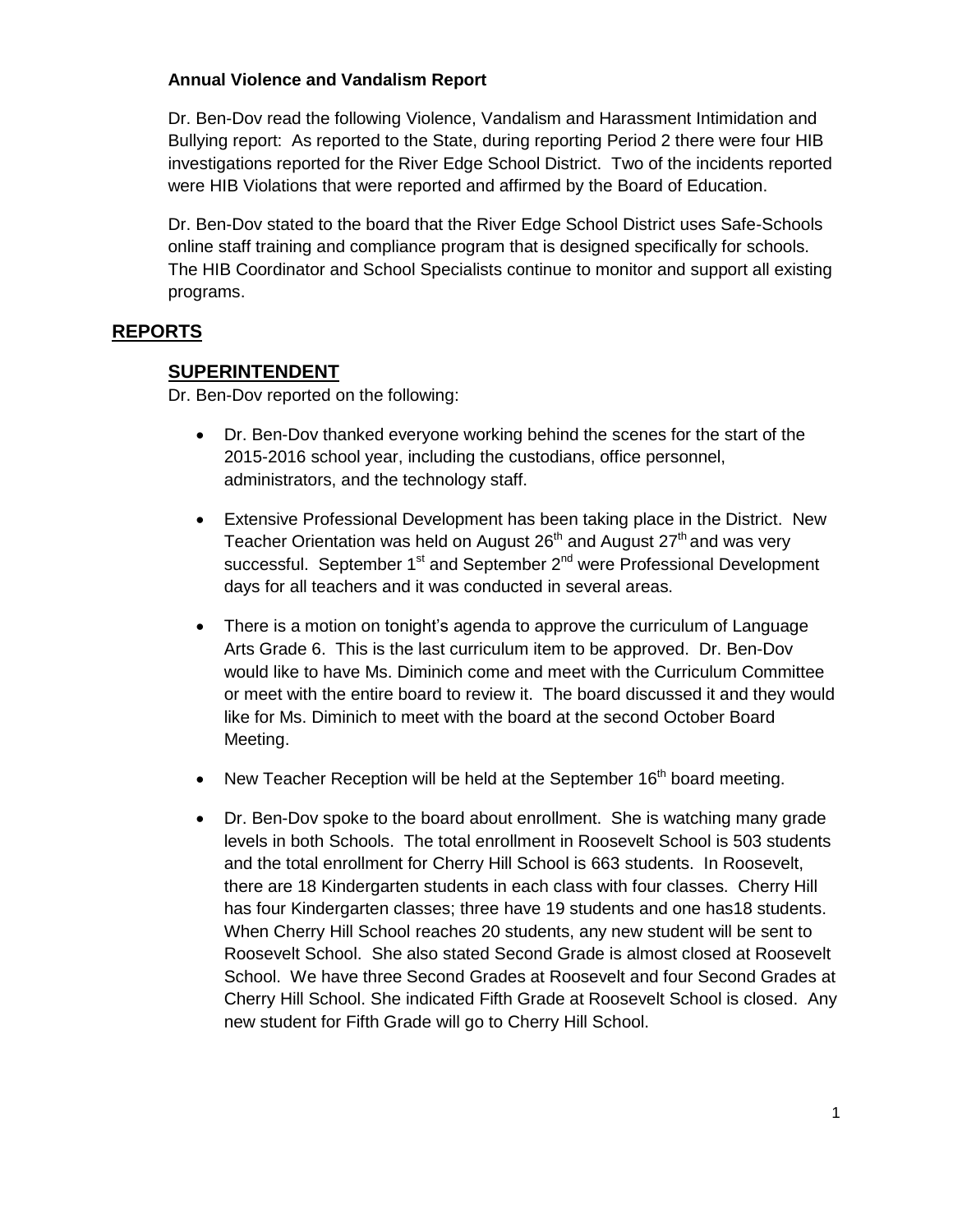- On tonight's agenda there are four motions for approval regarding stipend positions: Cycle I of the Post Dismissal Instructional Academy, Grade Level Chairs, Safety Patrol, and Student Council.
- We are waiting for our specific requirements from the County for QSAC. Once we receive them, a committee will be formed to handle it.
- Dr. Ben-Dov proposed two versions of the 2015-2016 school calendar to the Board members. The difference between the calendars are version A has the school year ending on June  $24<sup>th</sup>$  and having three days of February Break and version B has the school year ending one day earlier, June  $23<sup>rd</sup>$  and having two days of February Break. The board chose Version B.
- Dr. Ben-Dov stated to the board three school goals that were created: 1. Evaluate level of questioning 2. Multi-cultural awareness 3. achievement

# **PRINCIPAL**

Mr. Henzel reported on the following:

- Mr. Henzel thanked the Board Members for the opportunity of being the Roosevelt Principal and is excited for the first day of school tomorrow.
- Mr. Henzel hired many qualified teachers over the summer.
- The teachers, custodians, and summer help did an excellent job with preparing for the start of school.
- The morning drop off has changed a little for this school year. Students will no longer enter the front of the building. They will enter through the back of the building or through the courtyard doors.
- The PTO will have their Meet and Greet at both schools tomorrow.
- Back to School Night for Roosevelt and Cherry Hill School will be on Thursday, September 24<sup>th</sup>.

# **BOARD SECRETARY**

Ms. Salvati reported on the following:

- The REEA contract books have been printed and will be distributed to the REEA Presidents tomorrow.
- Retro pay for the settlement of the contract was paid on Friday, August  $28^{th}$ .
- The outside steps to the old gym at Roosevelt School are completed. Ms. Salvati said they look great.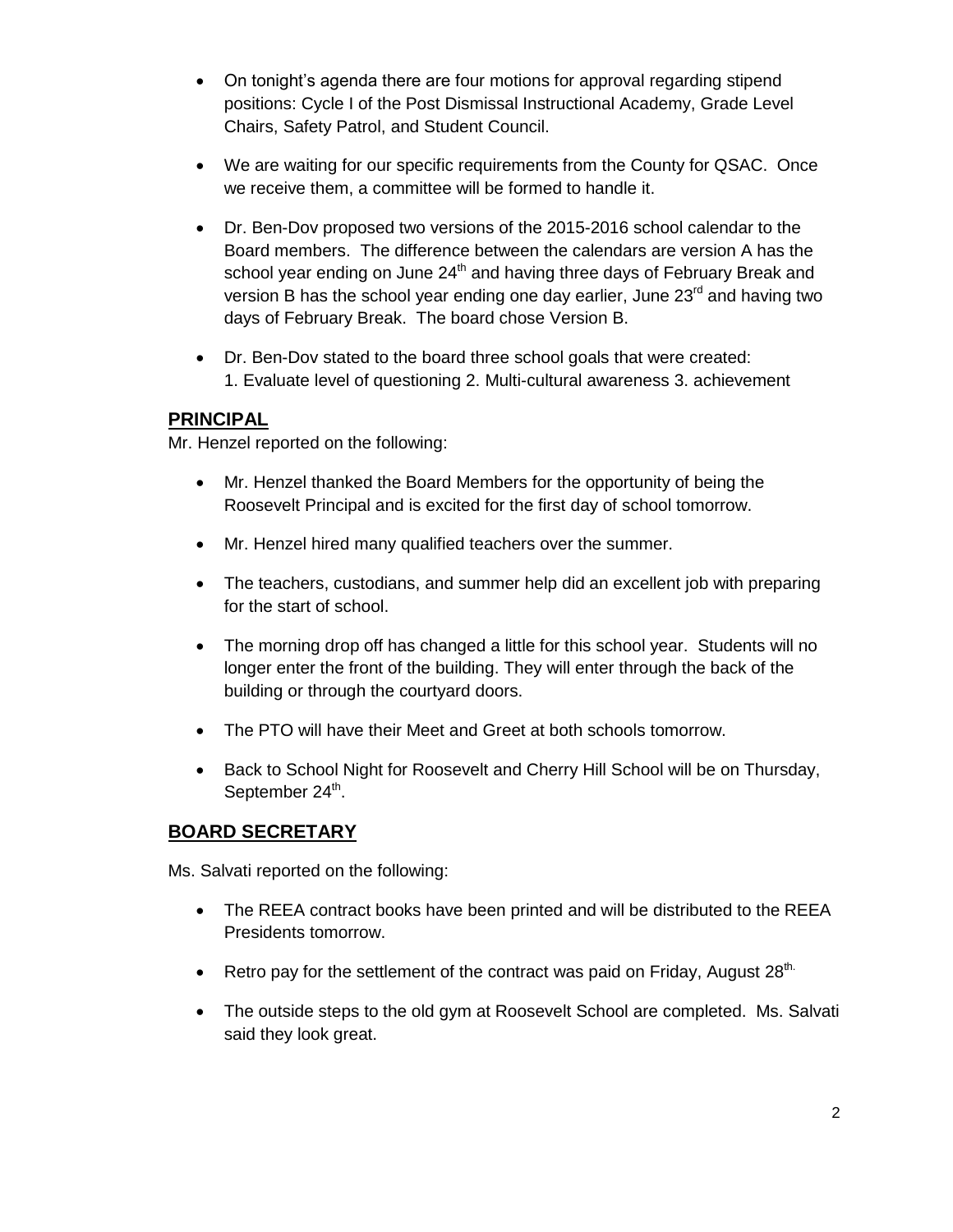- Over the summer, three classrooms at Roosevelt School have been carpeted, and the teacher's room and stairs leading up to the board office have been painted.
- The District hired a new bus driver. Her name is Maria Jimenez and she is on tonight's agenda for approval. Jim Levis has been working with her to learn the routes.
- All of the board members are registered for the NJSBA Fall Conference on October 27-October 29<sup>th</sup>. We will stay at the Sheraton Hotel this year.
- Mrs. Salvati spoke about the housing tear downs in town. She stated in 2012 there were 11 tear downs, in 2013 there were 15 tear downs, and in 2014 there were 22 tear downs. These numbers do not reflect partial renovations or additions.

# **PRESIDENT**

Mrs. Myers reported on the following:

- Mrs. Myers spoke about the conflicted board members vs. non-conflicted board members.
- Mrs. Myers attended the Welcome Back Meeting with the District on Tuesday, September 1<sup>st</sup>.

# **COMMITTEES**

No committees reported at this meeting

# **MOTIONS TO BE ACTED UPON**

# **ADMINISTRATION/POLICY**

**1.** That the Board of Education postpone until September 16, 2015 the Minutes and Confidential Minutes of July 29, 2015.

# **Motion by: Ms. Dansky Seconded by: Mr. Sim**

Ayes: Ms. Danahy, Ms. Dansky, Mrs. Myers, Mr. Sim Nays: None

> **2.** That the Board of Education approve the following to attend the NJSBA Fall Conference on October 27-29, 2015.

> > River Edge Board Members Dr. Tova Ben-Dov Patricia Salvati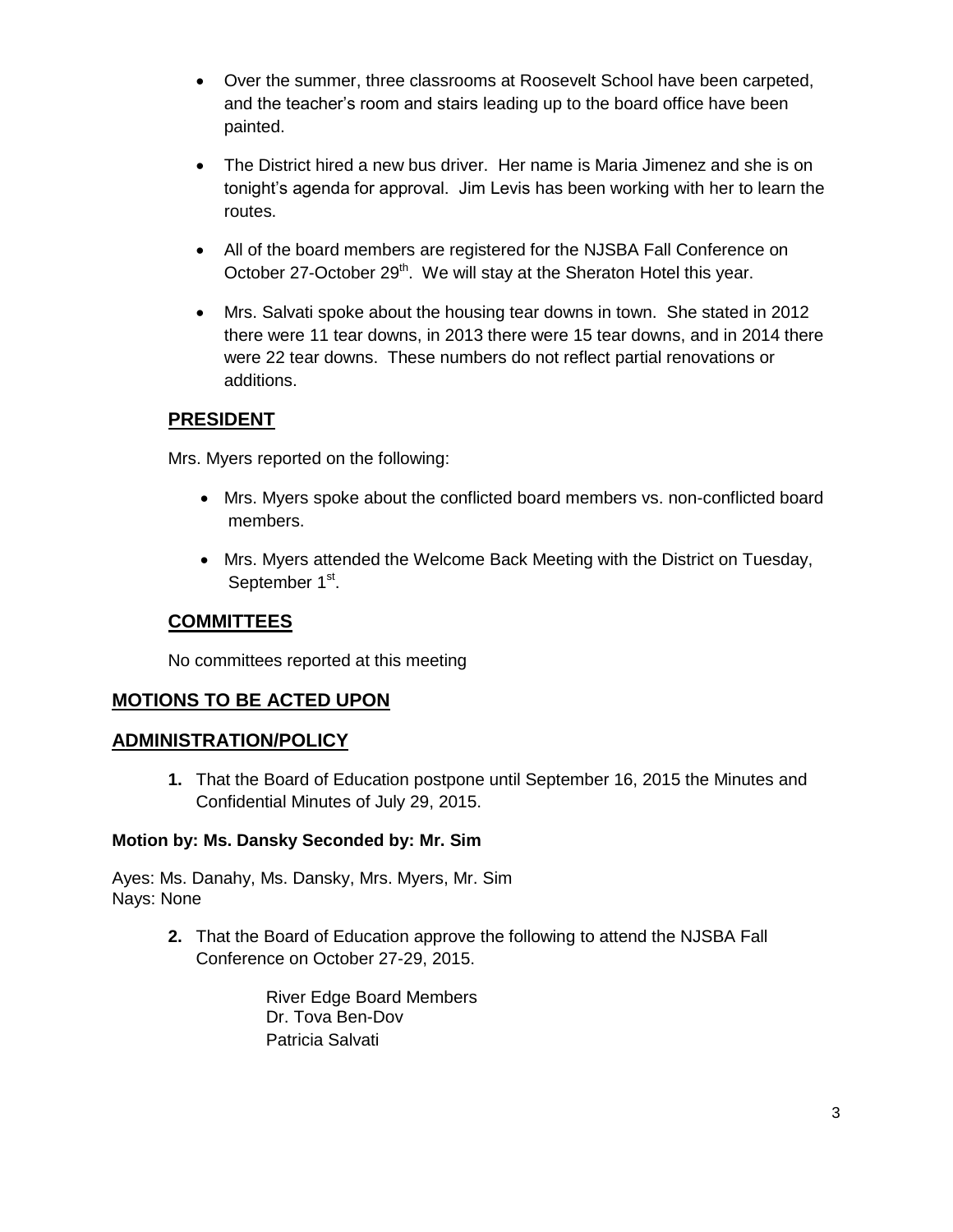- **3**. That the Board of Education approve the annual reporting period two for Violence & Vandalism and HIB Incidents for the 2014-2015 school year.
- **4**. That the Board of Education approve the Special Milk Pricing at a rate of \$.36 per day for the 2015-2016 school year.
- **5**. That the Board of Education approve the revised Calendar for 2015-2016 School Year.

# **BUILDING & GROUNDS** - None

# **CURRICULUM/EDUCATION**

- **1**. That the Board of Education approve the contract between the River Edge Board of Education and St. Peter's Academy to provide Non-public Nursing Services for the 2015-2016 school year.
- **2**. That the Board of Education approve the contract between the River Edge Board of Education and Sinai School at RYNJ to provide Non-public Nursing Services for the 2015-2016 school year.
- **3**. That the Board of Education approve the contract between the River Edge Board of Education and Yeshiva of North Jersey to provide Non-public Nursing Services for the 2015-2016 school year.
- **4.** That the Board of Education approve the following Bi-Borough Curriculum:

Language Arts Grade 6

# **FINANCE/GRANTS/GIFTS**

**1.** That the Board of Education approve the OMNI Group as the third party Plan Administrator for the District's 403b and 457 retirement plans.

# **PERSONNEL**

**1.** That the Board of Education, with the recommendation of the Superintendent, approve the following Certificated Personnel for the 2015-2016 School Year.

| Julia Amaya          | .6 Spanish Teacher, BA, Step 1                   |
|----------------------|--------------------------------------------------|
| Mariana Marinich     | .5 ESL Teacher, MA, Step 1                       |
| Alyson Herrick       | Leave Replacement Teacher, 9/1-10/30, BA, Step 1 |
| *Deborah Michels     | Instructional Technology Coach, BA+15, Step 9    |
| (Start date 9/25/15) |                                                  |

**2.** That the Board of Education, with the recommendation of the Superintendent, approve Maria Jimenez, Bus Driver, for the 2015-2016 school year, effective August 20, 2015.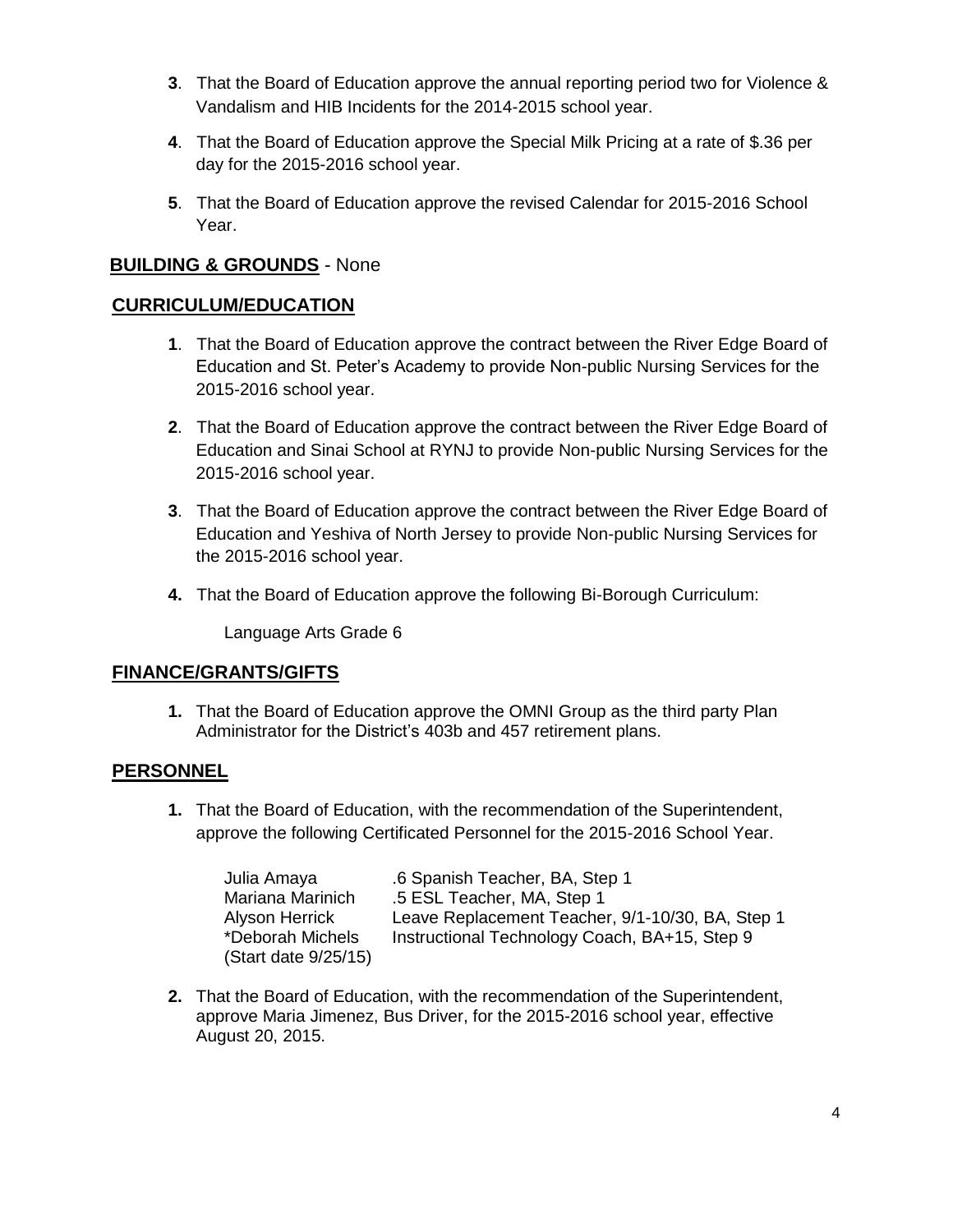- **3.** That the Board of Education, with the recommendation of the Superintendent, approve Audrey Traynor, Part-time Clerical Aide, starting August 24, 2015 through June 30, 2016.
- **4.** That the Board of Education, with the recommendation of the Superintendent, approve Janet Pacifico, Lunch Aide, for the 2015-2016 school year.
- **5**. That the Board of Education approve Gregory Kupchak for Morning Supervision Duty as per Article XIII Section 13.3 of the River Edge Education Association Contract Agreement.
- **6**. That the Board of Education approve the following Aides for the 2015-2016 School Year, upon approval of State Criminal History Check.

| <b>Courtney Scheideler</b> | ABA Aide, Step B |
|----------------------------|------------------|
| Shannon Knapp              | ABA Aide, Step B |
| <b>Ashley Suarez</b>       | ABA Aide, Step B |
| Paige Seifert              | ABA Aide, Step B |
| <b>Anne Madrid Angeles</b> | Part-time Aide   |
| <b>Stacy Fernandez</b>     | Part-time Aide   |

**7**. That the Board of Education approve the following Grade Level Chairs for the 2015- 2016 School Year:

| <b>Colleen Poole</b>      | Deborah Auriemma  |
|---------------------------|-------------------|
| Alexandra McNeil          | Diana Richards    |
| Nichol DelRosso           | Jennifer Glaydura |
| Kayla Moran               | Jamie Krupka      |
| <b>Wendy Otis</b>         | AnneMarie Spiegel |
| Nevin Werner              | Joanne Haggerty   |
| <b>Heather Rothschild</b> | Michelle Baragona |

**8**. That the Board of Education approve the following teachers for the Cycle I of the Post Dismissal Instructional Academy for the 2015-2016 School Year:

| <b>Roosevelt</b>          | <b>Cherry Hill</b>   |
|---------------------------|----------------------|
| <b>Colleen Poole</b>      | Susan Boucher        |
| Nichol DelRosso           | Melissa Gant         |
| Lauren Della Torre        | <b>Kaitlyn Burke</b> |
| <b>Heather Rothschild</b> |                      |

- **9**. That the Board of Education approve Julie Fallon and June Karpowich for Safety Patrol Advisors for the 2015-2016 School Year.
- **10**. That the Board of Education approve Kate Langan and Christine Moran for Student Council Advisors for the 2015-2016 School Year.

# **RIVER EDGE SPECIAL EDUCATION** - None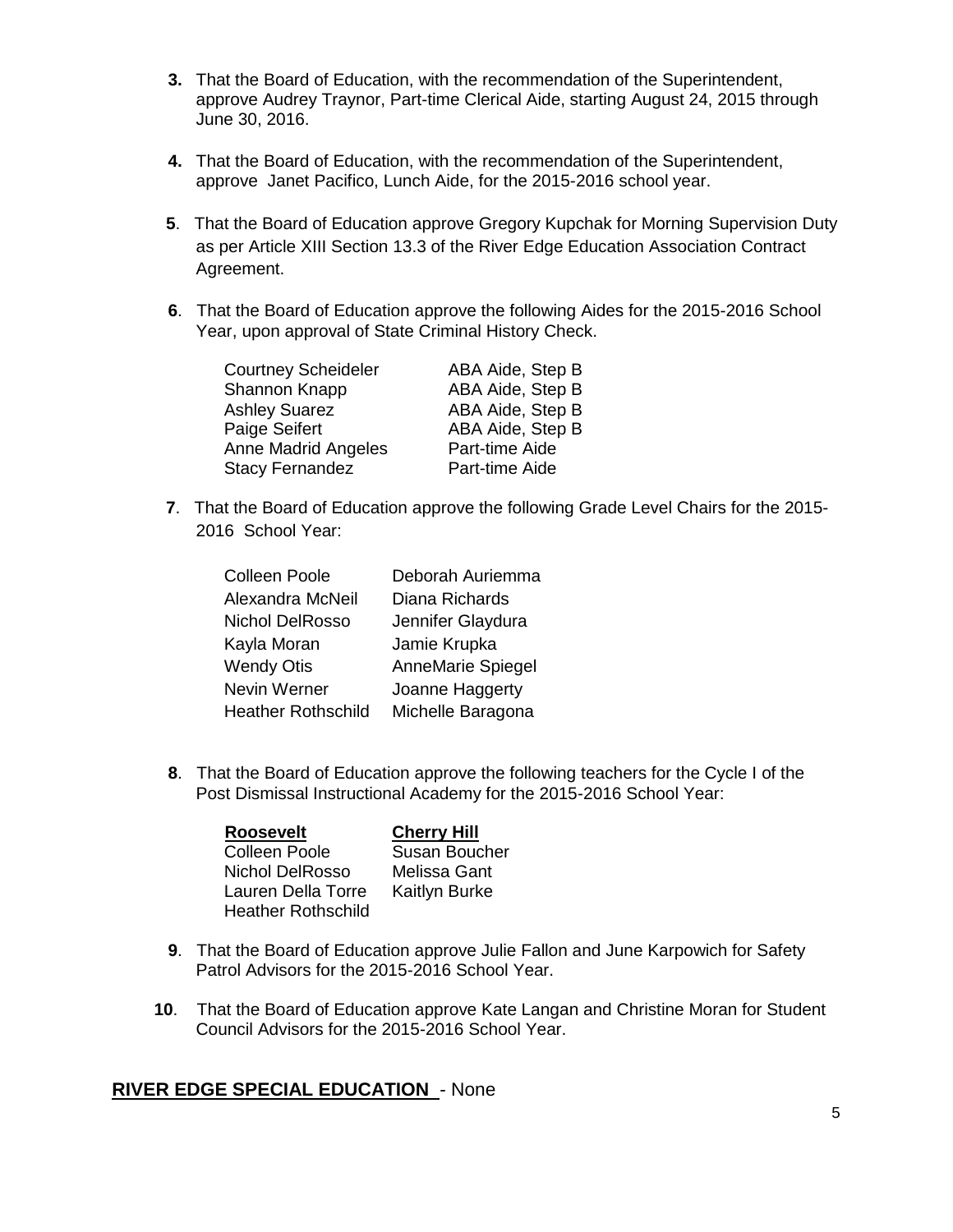# **REGION V ADMINISTRATION & TRANSPORTATION**

**1. BE IT RESOLVED THAT THE REGION V COUNCIL FOR SPECIAL EDUCATION WILL PROVIDE SHARED SERVICES FOR ITS MEMBER DISTRICTS AND BE IT FURTHER RESOLVED THAT THE RIVER EDGE BOARD OF EDUCATION,** upon recommendation of the Superintendent, approve the following Region V Shared Services Consultants, Psychologists, Learning Disabilities Teacher Consultants, Social Workers, Speech Language Specialists, Occupational and Physical Therapists, Translators to provide evaluations, direct services and consultation, to non-public and public schools for member districts upon request for the 2015-2016 school year.

Salvatore J. Tralongo Teacher All Source Recruiting Group, Inc. Jessica Paige Lippe Behaviorist Power Grip Therapy LLC **Communist** Occupational Therapist Lauren Spallone Physical Therapy Assistant Jacqueline Finnen Baggio Physical Therapist Erin Anderson Physical Therapist Assistant

Stacy Weinberg Stacy Weinberg<br>All Source Recruiting Group, Inc. Speech and Language Specialist

### **Motion by: Ms. Dansky Seconded by: Ms. Danahy**

Ayes: Ms. Danahy, Ms. Dansky, Mrs. Myers, Mr. Sim Nays: None

### **OLD/NEW BUSINESS** -None

#### **PUBLIC DISCUSSION** - None

### **CLOSED SESSION**

That the Board of Education convene into closed session at 8:25 PM to discuss a contractual matter.

#### **Motion by: Mr. Sim Seconded by: Ms. Dansky**

Ayes: Ms. Danahy, Ms. Dansky, Mrs. Myers, Mr. Sim Nays: None

### **RECONVENE**

That the Board of Education reconvene the regular public meeting at 9:30 PM.

#### **Motion by: Mr. Sim Seconded by: Ms. Danahy**

Ayes: Ms. Danahy, Ms. Dansky, Mrs. Myers, Mr. Sim Nays: None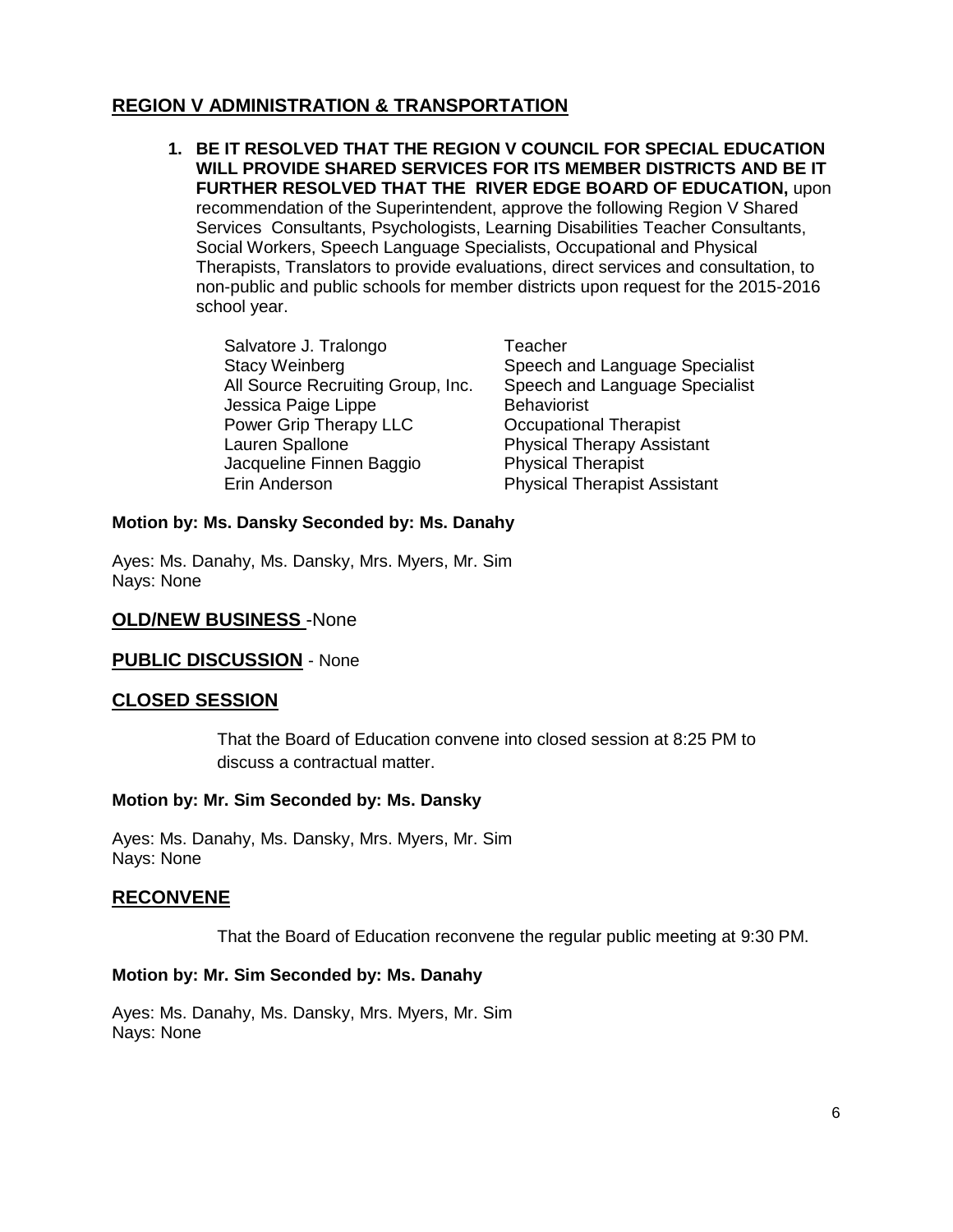# **PERSONNEL**

**11**. That the Board of Education approve the submission of the following Superintendent Merit Goals to the Executive County Superintendent for the 2015 - 2016 school year.

### **Quantitative:**

- **1**. **Goal Statement**: 50% of all formal observation reports written and completed by administrators of K-6 ELA classes during the 2015-16 school year will contain indicators of and/or recommendations pertaining to the level of questioning observed with the goal of targeting students' higher order thinking through questioning.
- **2**. **Goal Statement**: to create and implement a Post-dismissal Instructional Academy to benefit at-risk students in the area of Language Arts and Math. Five instructional six week cycles, alternating ELA and Math will be planned and implemented, based on need, for students in grades 1-6 between October 2015 and May 2016. Instructional sessions will be held in each school once a week for each grade level (as needed) and will be one hour long.
- **3**. **Goal Statement**: to create seven informational and informal mentoring venues for new teachers using experts in their general and specific areas of need. This focused effort is a direct result of the survey administered at the end of last year to 16 new teachers in which feedback on the current RE mentoring practices was requested. This project exceeds the mentoring requirements for new teachers and is part of a two year project begun last year.

# **Qualitative**

- **1**. **Goal Statement**: The Superintendent will convene and facilitate a panel of administrators and other school professionals with the purpose of reviewing the district's Intervention & Referral Services procedures and developing a district handbook by June 2016.
- **2**. **Goal Statement**: To improve multicultural awareness in River Edge while working with school constituencies to embrace tolerance of different traditions and perspectives. Our goal is to prepare students to live and work in a global, multicultural society by creating and supporting a teaching-learning environment where all employees and students understand and value commonalities and differences within and across various cultures. This will be done through a pre and post multicultural climate survey, curriculum-embedded literature, and school and community activities.